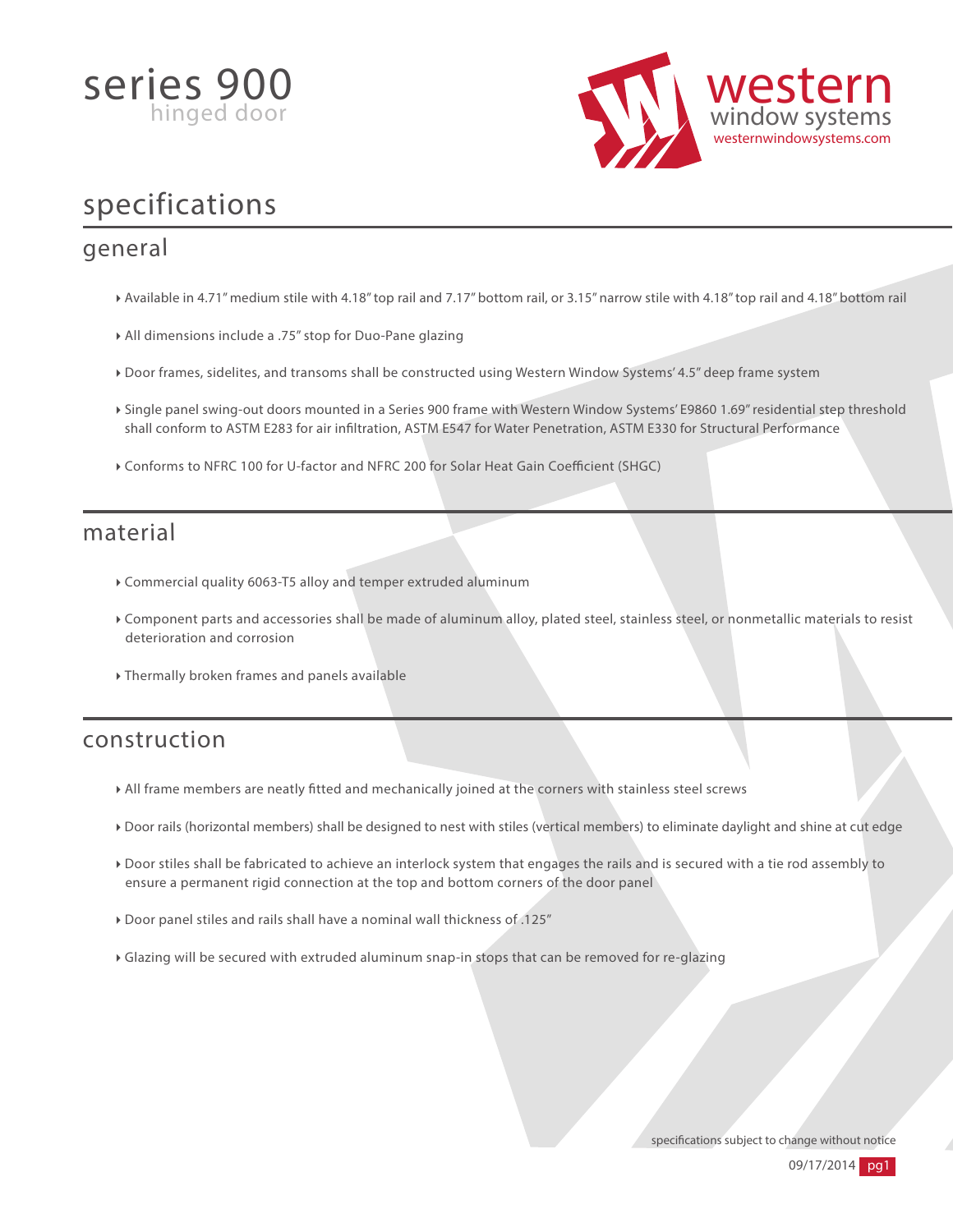



# specifications

## finish

- Extruded aluminum members furnished from stock inventory available in dark bronze anodized and satin anodized
- $\triangleright$  Custom colors are available in both painted and anodized finishes
- I Unless otherwise specified, painted finishes on extruded aluminum members shall conform to a minimum of AAMA 2605, Specification for High Performance Organic Coatings on Aluminum Extrusions and Panels
- Anodized finishes shall be Class 1 on dark bronze and satin anodized

## glazing

- Insulating glass conforms to ASTM E774 specification for Sealed Insulating Glass
- Units shall have a dual seal of Thermo Plastic Spacer (TPS) and silicone
- Insulating glass manufactured using 5mm (3/16") thick glass with a minimum air gap of .50"
- When specified, single-pane glass shall be supplied in 5 mm (3/16") thick glass up to 32 square feet, and in 6mm (1/4") thick over 32 square feet
- Insulating and single-pane glass conforms to ASTM Specification C1036, Standard Specification for Flat Glass
- All glazing in doors shall be fully tempered

#### hardware

- Standard Type "A" locking hardware shall include a maximum-security plated steel lock case with latch bolt and lock bolt in one assembly, Eurostyle aluminum lever handles on the interior and exterior of all single doors, and active panels of pairs (dummy levers can be supplied on the inactive panel as an option)
- A thumb turn shall be supplied on the interior and a Schlage 5-pin C keyway cylinder on the exterior
- The door shall be mounted to the frame using a continuous aluminum hinge
- The inactive panel of pairs shall be equipped with top and bottom flush bolts and Western Window Systems' part E9150 astragal assembly

specifications subject to change without notice